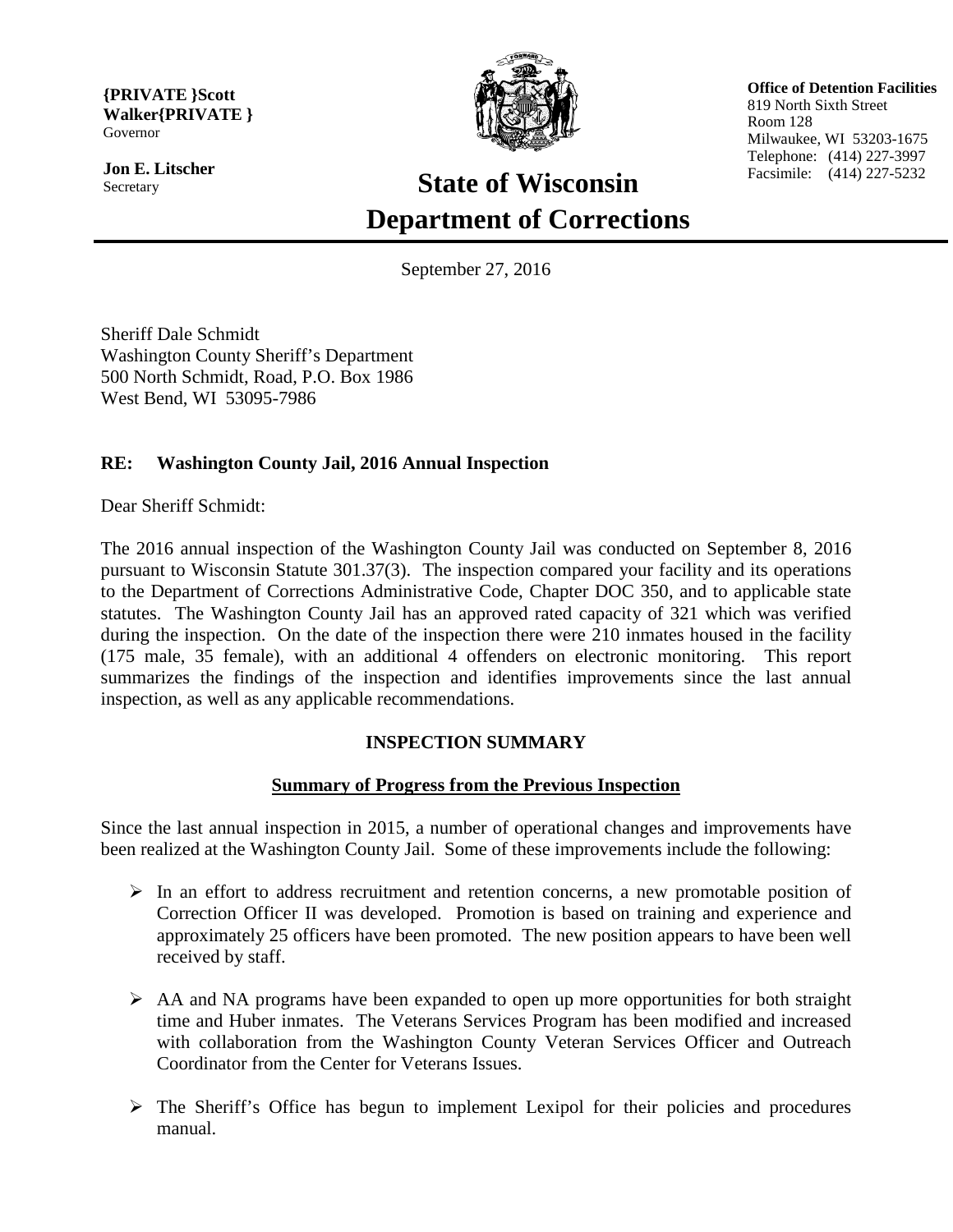$\triangleright$  The facility has been approved for a capital improvement project to update and enhance the camera and recording system in the jail.

# **Physical Environment**

The inspection included a walkthrough of the facility that included housing areas, programming rooms, intake, kitchen, laundry, property room, and health services unit. Overall, the Washington County Jail remains in good condition as the facility continues to implement its monthly cell and pod inspections that document areas in need of maintenance and repair.

As noted in past inspection reports, a number of cells within the housing units continue to have toilet paper stuck to either the ceiling or walls, and inmates are using toothpaste to secure materials to the walls of the dayroom. It was suggested that administration review the feasibility of utilizing inmate workers to thoroughly clean and scrape the housing units free of debris. The shower bar shelves in A and F continue to have rust, and molding is becoming more present.

The mattresses in many of the housing units are in need of replacement. Although this is a costly endeavor, there is a need to purchase new mattresses which can be accomplished incrementally over time.

It should be noted that the property room was found to be in excellent condition compared to past years. It was recently cleared of a lot of property from inmates who have either been released or transferred to prison.

## **Jail Operations**

Security practices are being completed as required, including door and lock inspections, fire inspections (last completed by City of West Bend Fire Department on 1/27/16), inmate classification, and physical security observation checks. As noted in previous inspection reports, the monthly maintenance checks and pod inspections (safety and sanitation) continue to be an excellent tool for identifying physical areas in need of repair or cleaning.

A spot review of physical security checks being completed via the electronic Guard1 Plus system showed that checks are being completed approximately every 30 minutes during  $3<sup>rd</sup>$  shift and every 60 minutes on  $1<sup>st</sup>$  and  $2<sup>nd</sup>$  shifts. Inmates under suicide watch or with other special needs are being physically checked approximately every 15 minutes at irregular intervals. During  $1<sup>st</sup>$  and  $2<sup>nd</sup>$  shift, the pod control officer is also conducting physical security checks that are documented on the activity log. It was suggested that administration review the feasibility of adding a Guard 1 Plus button inside the pod control booth so that security checks are maintained on a single database rather than two.

Pursuant to administrative code, each individual admitted to the facility is provided with a copy of the Washington County Jail rules and regulations. Additional information regarding jail rules and pertinent notices are posted throughout the facility and in the housing unit dayrooms. There is also detailed information for the general public on many of the rules and regulations at the jail on the Sheriff's official website.

A disciplinary system is in place to address inmate rule violations. A range of sanctions is in place that is dependent upon the type of infraction violated, and the jail Sergeants complete due process hearings for major violations generally within 48 hours of the incident. Disciplinary appeals continue to be handled by the jail administration, and a record of all actions maintained.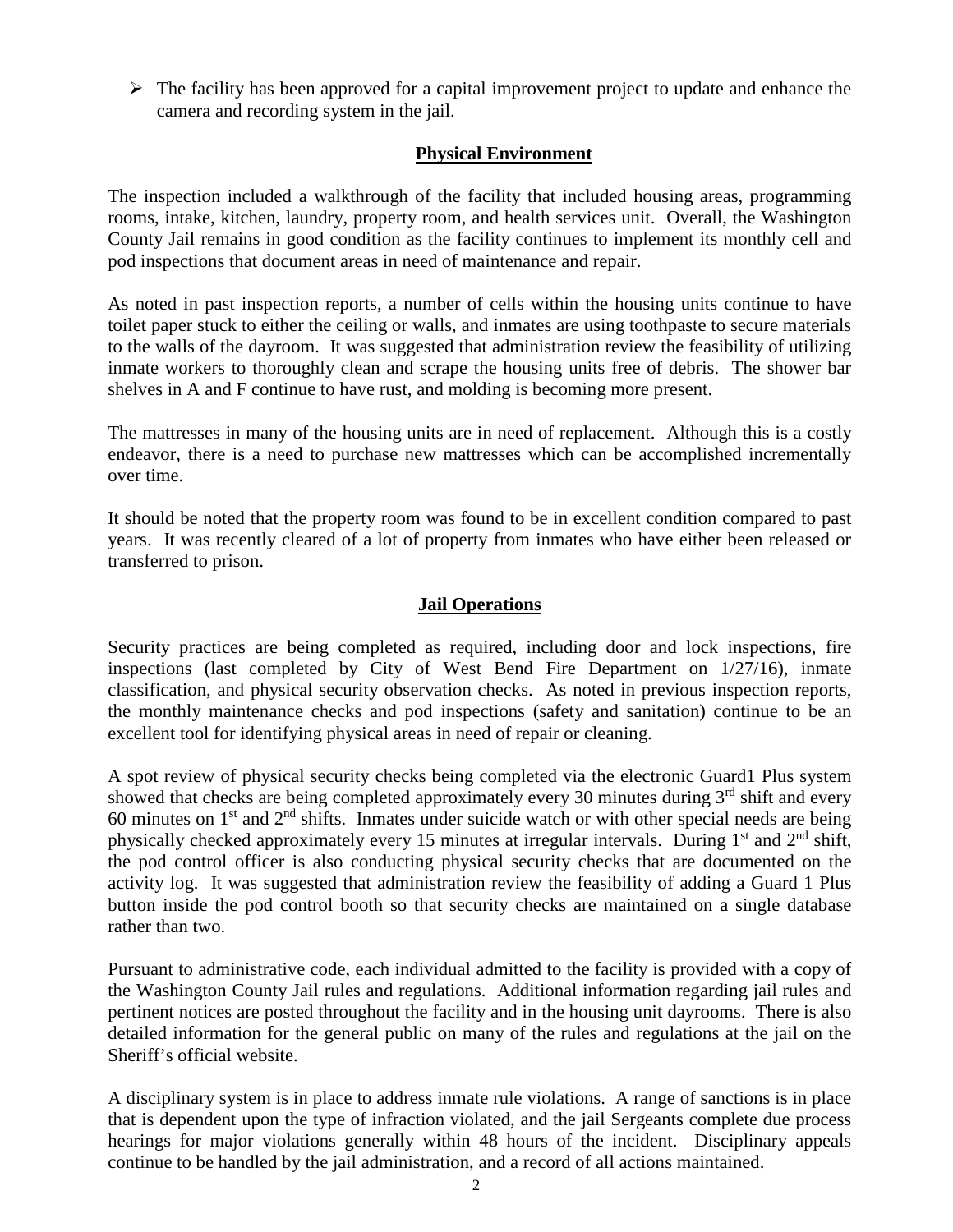A review of disciplinary hearing reports showed them to be well written and explanatory as to why a particular decision was made. Objective jail classification continues to be used to determine inmate housing assignments, and an inmate grievance procedure is in place that permits inmates to address any concerns regarding the condition of their confinement. The database being used to track and log inmate grievances continues to be an excellent tool that allows administration to monitor the facility's inmate climate. A grievance appeal process is also in place that includes review by a Sergeant, Lieutenant, and the Jail Administrator.

A review of completed use of force reports indicate that staff continues to provide detailed information on their actions, as well as those of the inmate. All use of force reports are reviewed by supervisory staff (Sergeants). Although some use of force reports are reviewed by a certified POSC instructor based upon the circumstances of the incident, it was suggested that all reports by reviewed by a certified POSC instructor.

As noted in past inspection reports, there continues to be a concern with the lack of a trained Correctional Emergency Response Team (CERT) at the jail to handle problematic inmates who severely disrupt the orderly operation of the facility (e.g., refuse orders to lockdown or return items from within their cell, major disturbance in dayroom). By implementing a trained/certified CERT team for use with the issues listed above, liability to the facility is potentially reduced.

Health care services continue to be contracted through Advanced Correctional Healthcare (ACH). Health care staff availability to inmates at the facility is good, with 112 hours of nursing (16 hours per day) and physician coverage (once per week) available on site each week. ACH also provides a qualified mental health professional on site 24 hours per week. Washington County's Acute Care Services (ACS) is also available to provide additional resources when ACH mental health is not on site. Dental services continue to be contracted through a local dentist. Health appraisals are being completed on all inmates within 14 days of confinement.

Health screening forms are completed on each individual booked into the jail, with nursing staff reviewing these forms on a daily basis and initialing that they have reviewed the information. Routine sick call is conducted daily when health care staff is on site, with inmates typically being assessed within 24 hours of request. Medications entering the facility are verified and inventoried by a nurse, with medications being delivered to inmates by nursing staff twice per day and by trained officers when nursing staff is not available. The Medication Administration Records are set up and reviewed by health care staff.

During the review of the health services unit, it was suggested that all stock medications stored in blister packages be documented. Currently, these medications are not being documented on either the back of the blister pack or in a logbook, so it is difficult to discern who provided the medication and to whom it was delivered.

The Washington County Jail maintains records and logs as required in administrative code. A review of procedures indicated that appropriate information is being obtained on each individual being booked into the facility. Policies and procedures are in place to inventory property, complete the intake health screening form, and to prepare inmates for entry into the facility. Significant events and occurrences are being recorded in the computerized jail activity log.

Inmate meals continue to be provided by a private vendor, A'Viands. Inmate workers (approximately 7-8) also assist with meal preparation. A review of the 4-week menu cycle showed that it offers a good variety of meals and meets the Recommended Dietary Allowances (RDA) for the inmate population. The menus are reviewed and approved by an A'Viands certified dietician,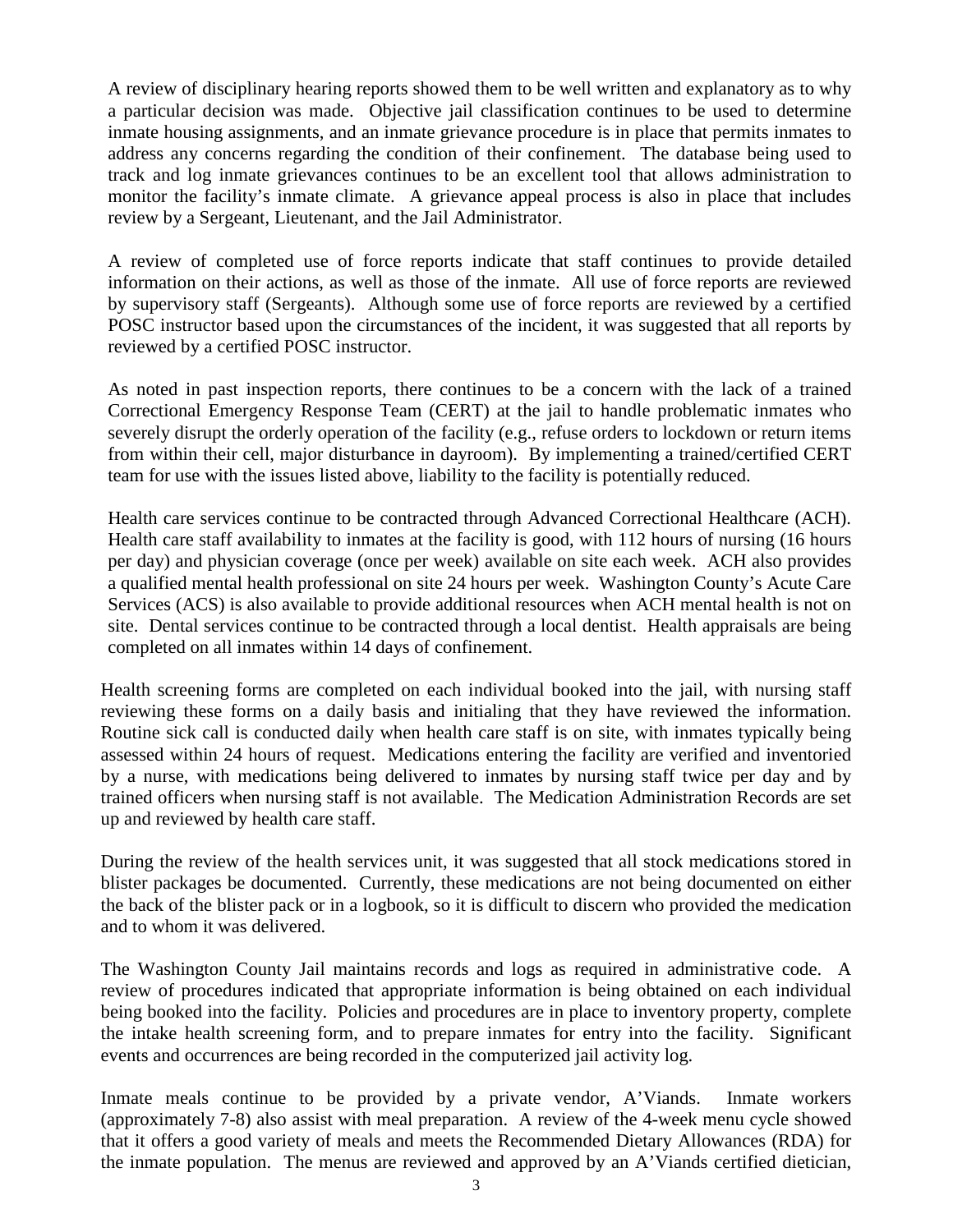with an average minimum of 2800 calories per day. Two of the three meals provided each day are hot. Temperature logs of the coolers, freezer, and hot meals are being completed on a daily basis. There is a need for a thermometer to be placed inside the freezer in the event of an electronic malfunction to document the temperature. Overall, the kitchen was found to be clean and well organized. An external independent kitchen inspection was completed by the Washington County Health Department on 10/28/15 pursuant to DOC 350.11(3). A sharps log is in place, with security staff completing a review prior to the closure of the kitchen each evening. Internal monthly kitchen inspections are also being completed by both security and A'Viands staff.

There continues to be a number of programming opportunities available to inmates confined at the Washington County Jail. Programming opportunities for the inmate population remain similar to past years and include:

- $\triangleright$  Alcoholic Anonymous and Narcotics Anonymous
- $\triangleright$  Son Ministries Bible study
- $\triangleright$  AGLOW Bible study
- $\triangleright$  Paul Rogers Bible study
- GOAL GED/HSED program via Moraine Park Technical College
- $\triangleright$  Youth and Family Project parenting class
- UW Extension Making Money Decisions program and Credit and Debit class
- Family Connections: inmate book reading program
- ▶ Domestic Violence Group via Friends of Abused Families
- Veteran Services Program

The inspection also included a review of the facility's practices regarding inmate services. Blankets are being exchanged on a monthly basis, with issued clothing items laundered twice per week, and linens once per week. The facility maintains policies and procedures for inmate services such as mail (incoming/outgoing), visitation, recreation, reading materials, and canteen. These policies and procedures indicate that all inmates are being provided reasonable access to these services. As noted earlier, there are a number of mattresses that are in need of replacement.

# **Approval**

On the date of the inspection there were **no violations of administrative code** found at the facility. You and your staff should be commended for the excellent work being accomplished to ensure the safety and security of Washington County. Captain Lehman, Lieutenant Miller and the rest of the staff continue to do a great job with the operation and management of the facility.

The Washington County Jail is approved for operation by this Department. The approval is with the understanding that continued compliance with the Department of Corrections Administrative Code, Chapter DOC 350, and applicable state statutes occurs.

I would like to thank Captain Lehman, Lieutenant Miller, and the rest of your staff for their assistance and cooperation during this year's annual inspection. Please feel free to contact me should you have any questions or if I may be of assistance to you and your Department.

Sincerely,

Groz A. Butlet

Gregory A. Bucholtz, Inspector Office of Detention Facilities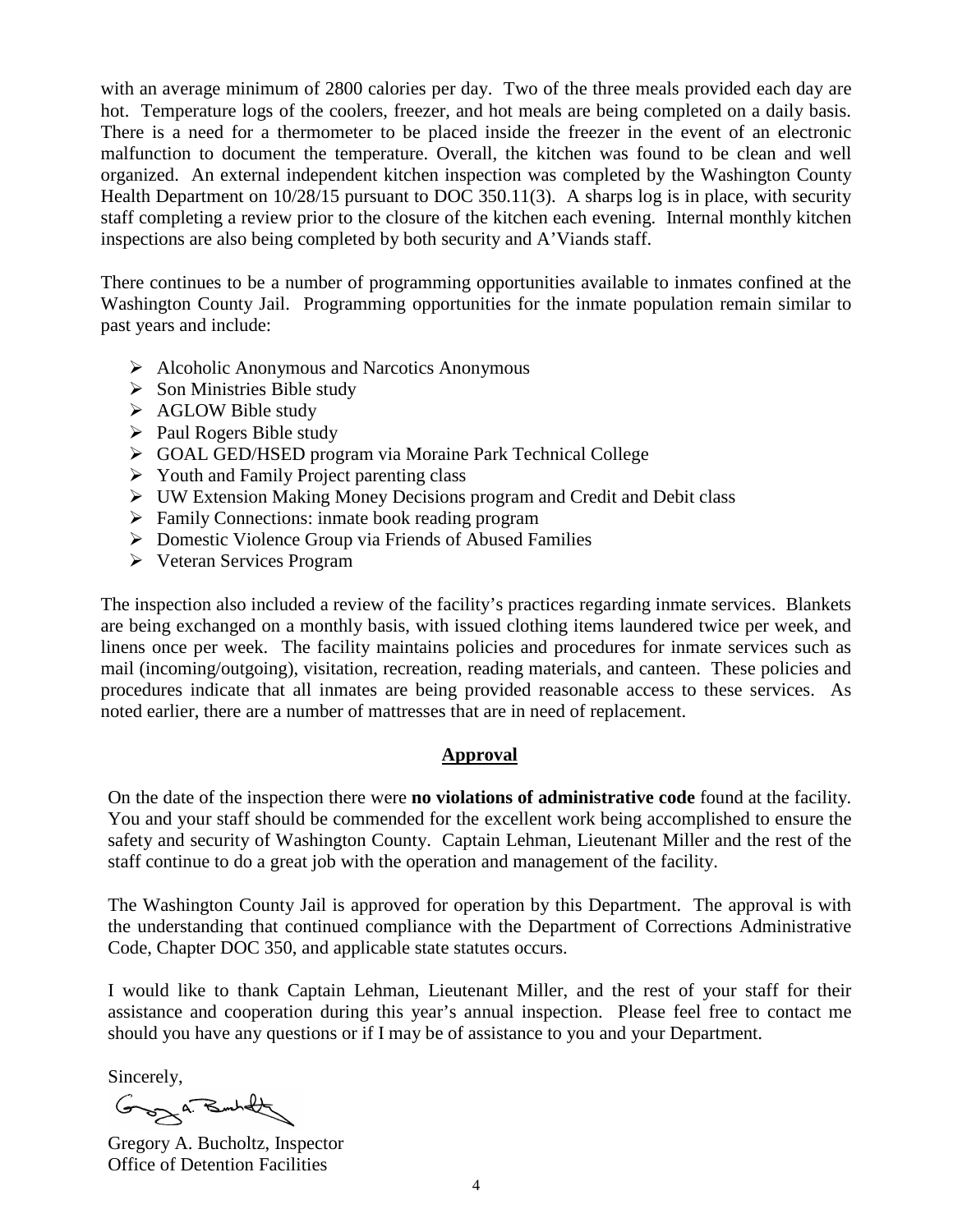Cc: Rick Gundrum, County Board Chairperson Scott Lehman, Captain Rick Miller, Lieutenant Kristi Dietz, ODF Director File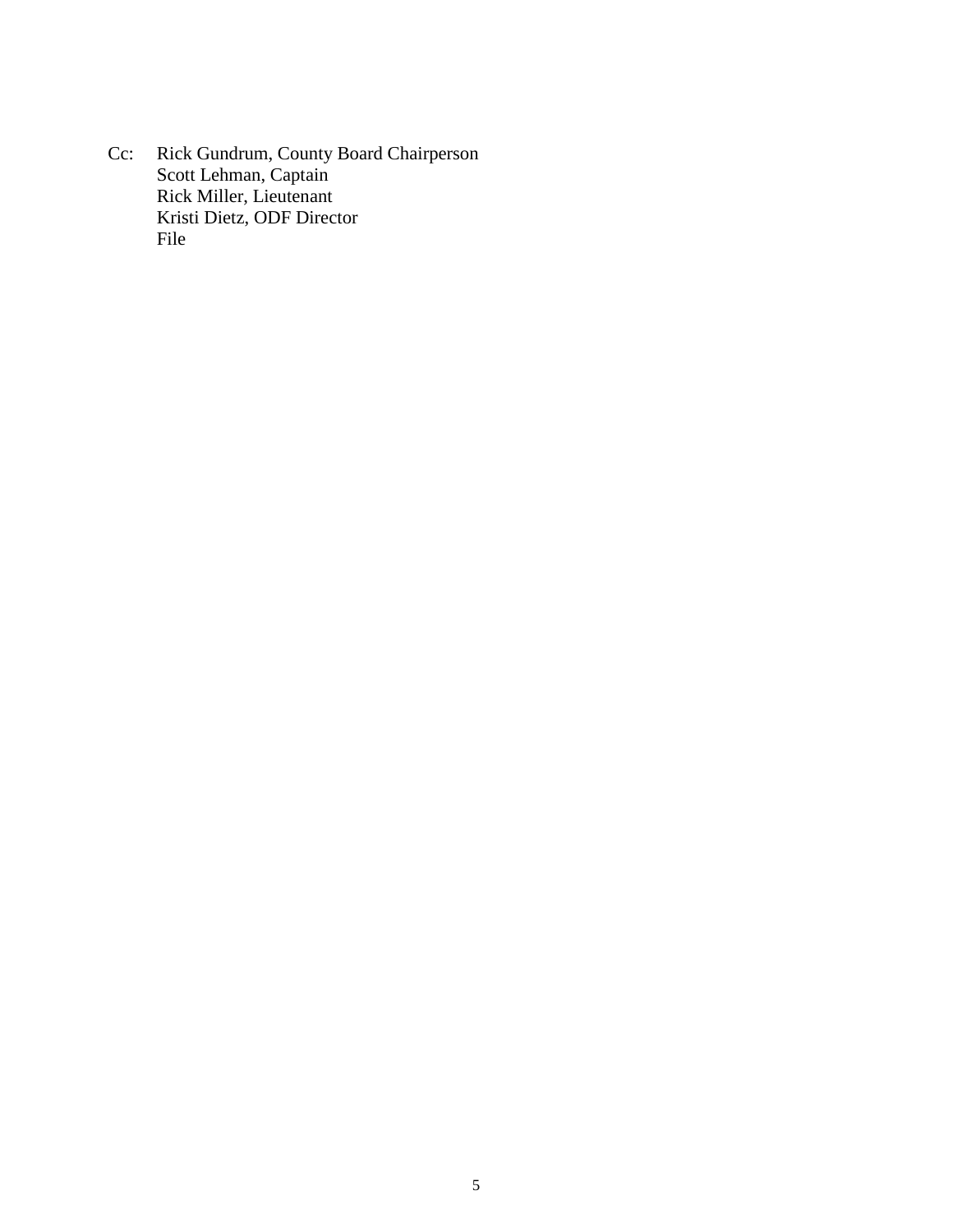**{PRIVATE }Scott Walker{PRIVATE }** Governor

**Jon E. Litscher Secretary** 



 **Office of Detention Facilities** 819 North Sixth Street Room 128 Milwaukee, WI 53203-1675 Telephone: (414) 227-3997 Facsimile: (414) 227-5232

# **State of Wisconsin Department of Corrections**

July 28, 2016

Superintendent Nicole Sakac Washington County Juvenile Detention Center 500 N. Schmidt Road West Bend, WI 53095

## **RE: 2016 Annual Inspection, Washington County Juvenile Detention Center**

Dear Superintendent Sakac:

On July 6, 2016, the annual inspection of the Washington County Juvenile Detention Center was conducted pursuant to Wisconsin Statute 301.37(3). The inspection compared your facility and its operations to the Department of Corrections Administrative Code, Chapter DOC 346, and to applicable state statutes. The facility has an approved rated capacity of 26, and on the date of the inspection there were 11 juveniles in custody (6 male, 5 female). The Detention Center continues to maintain agreements with Kenosha, Ozaukee, and Waukesha Counties to house juveniles at the facility. This report summarizes the findings of the inspection.

## **SUMMARY OF FACILITY OPERATIONS**

#### **Operational/Programming Changes in the Past Year**

- $\triangleright$  New digital flat screen televisions have been added to the housing units.
- $\triangleright$  A coping skills class has been added through the Youth and Family program, and a life skills class added by Youth for Christ.
- $\triangleright$  Laptops have been added to the classrooms by the West Bend School District allowing youth more accessible websites to visit.
- $\triangleright$  Physical education has expanded to now include workout videos in the multipurpose room.

#### **Annual Meeting**

Pursuant to DOC 346.05, the last annual meeting was held on August 26, 2015. As noted in past reports, the annual juvenile detention meeting continues to be well attended and is extremely informative. Among the items discussed were the annual juvenile statistics, updates from the West Bend School District, discussion of the DOC inspection, and presentations from a number of the organizations operating youth programs at the facility.

#### **Records and Reporting**

The inspection verified that appropriate information is being obtained on each juvenile being admitted to the facility as stipulated in administrative code. Information is also documented on a variety of logs and records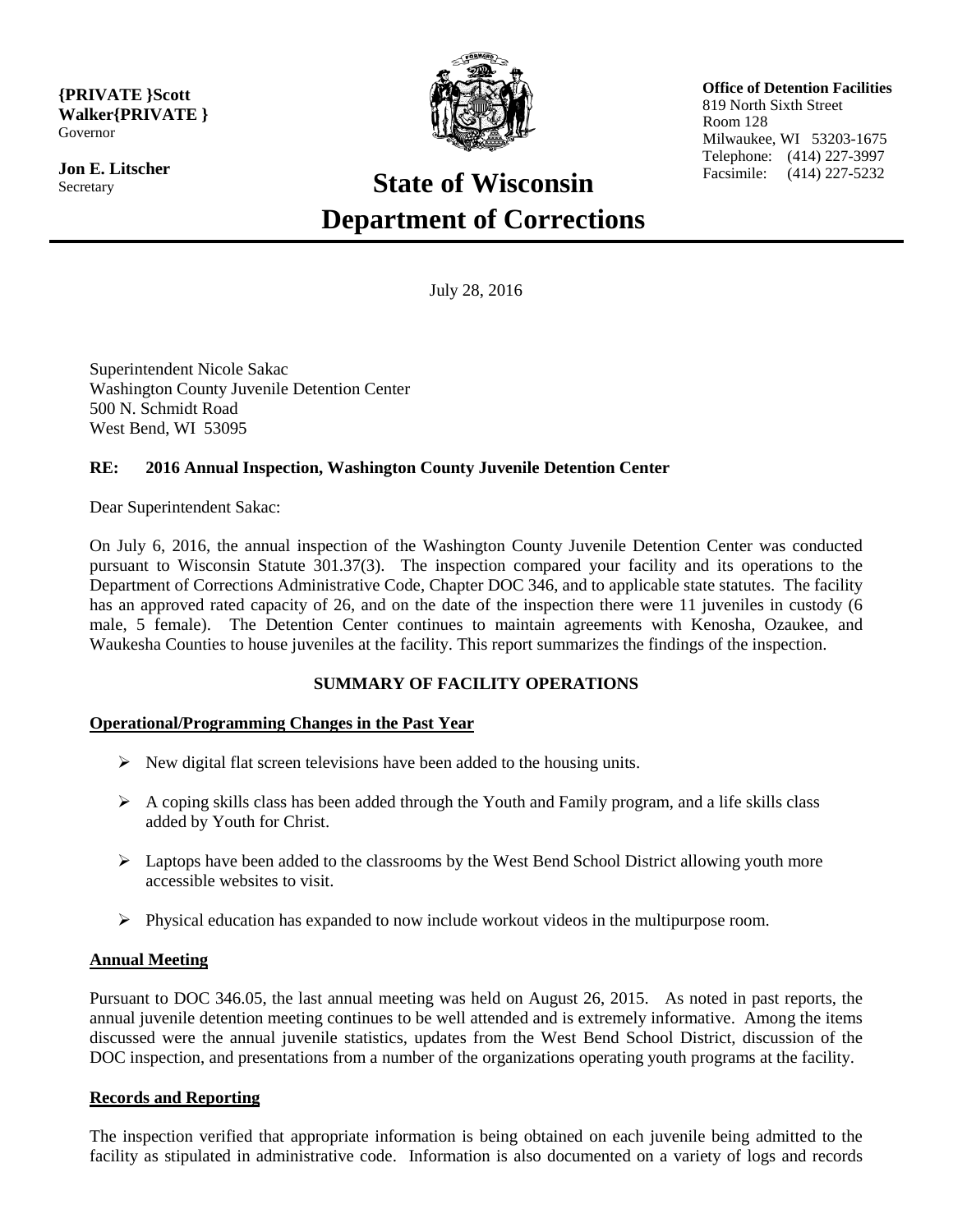being generated throughout the facility. Daily behavioral logs are maintained on each juvenile, with the activities of each juvenile being recorded electronically. As outlined in administrative code, this office is consistently being informed of any unusual occurrences at the facility. Additionally, all information requested by this Office has been promptly furnished by you or jail administration.

Additional logs are also being maintained for the classroom and activity room when they are being occupied. A review of documents indicated that staff are completing security checks of the classroom approximately every 25-30 minutes when in use. Staff always maintain a presence when juveniles are in the activity room and document the time and number of juveniles using this space. Security staff also escorts all juveniles from the classrooms back into the housing units. These continue to be excellent practices that ensure the safety and security of the facility.

It was suggested that administration review the need to have both a manual and electronic log via Guard 1 Plus for security checks of the activity room and classrooms. Currently, staff is utilizing both procedures to log security checks.

#### **Health Screening and Care**

The Detention Center's health care, as well as that of the county jail, continues to be operated by Advanced Correctional Healthcare. Nursing is provided between the jail and detention facility for approximately 16 hours per day (112 per week), with the physician on-site each Friday for 1-2 hours. Mental health is also available 24 hours per week for juveniles and adults, with county services available via ACS at all hours.

The inspection found that the requirements of "Health Screening and Care" as set forth in administrative code are currently being met by the facility. As part of the juvenile admission process, an initial health screening is completed by an intake worker to determine if any significant medical or mental health problems exist and, if admitted, nursing staff review the health screening form and provide immediate follow-up with the juvenile, if necessary. Health care staff collects completed health screening forms multiple times throughout the day, and health care personnel triage youth within the detention center and not in their office located in the adult portion of the facility. All juveniles admitted to the facility are provided a physical and TB testing within the first 7 days of confinement. Medications entering the facility are verified and inventoried by a nurse, with medications being delivered to juveniles by officers.

## **Nutrition**

Food service for both the jail and detention center continues to be operated by a private vendor, A'viands. The 4-week cycle food menus reviewed appear to provide a good variety of meals that meet the basic requirements of the population on hand. The 4-week menu cycle provides an average minimum of 2800 calories per day. Milk is served at each meal, with a minimum of two meals per day served hot as stipulated in DOC 346.29. A snack is also being provided each evening to juveniles. A certified dietician from A'viands reviews and approves the menus for juveniles. The kitchen was also inspected in October, 2015 by the Washington County Health Department.

#### **Security and Fire Safety**

Monthly checks are being conducted on the facility's cell and fire escape locks and exit doors per DOC 346.46 (5). As part of the monthly inspections, a thorough review of each area of the Detention Center, including all cells, is completed in terms of maintenance issues needing to be addressed. This continues to be an excellent practice that ensures a safe and clean environment.

The last fire inspections conducted by the West Bend Fire Department were completed on 1/27/16 and 9/16/15, respectively. Monthly inspections of the SCBA's are occurring, and evacuation routes are posted. Fire protection and evacuation policies and procedures are also in place.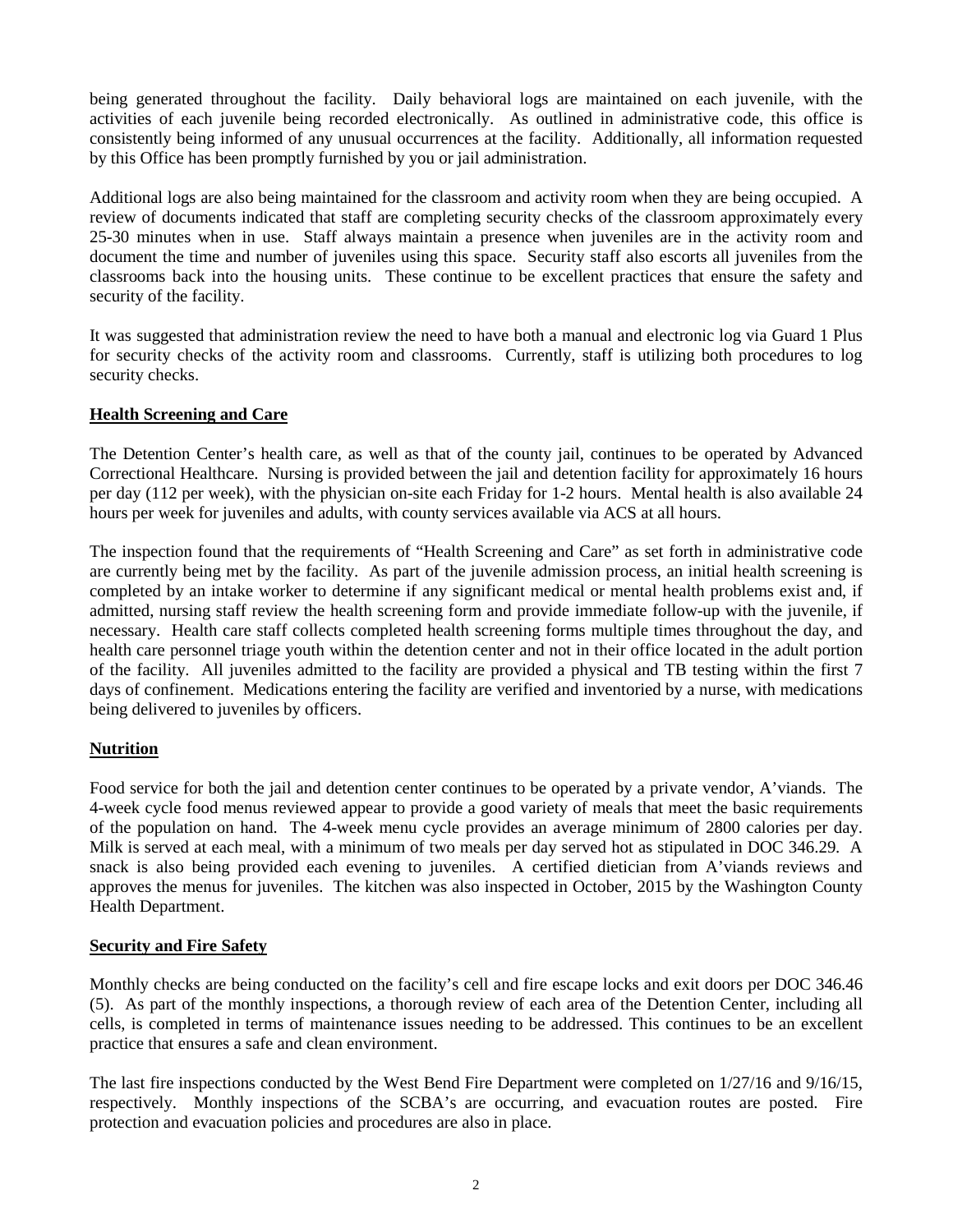#### **Recreation and Exercise, Hygiene and Clothing, Visitation**

The Washington County Juvenile Detention Center is equipped with an indoor exercise/multi-purpose room in order to provide daily exercise as outlined in DOC 346.39. The school program also incorporates a class that includes workout videos, yoga, art, and music instruction during the school week. Games, reading materials and other activities are also available to juveniles. Stationary workout equipment is also available in the multipurpose room, which provides for large muscle development. As noted in past inspections, there continues to be a need for an outdoor recreation area for juveniles.

Each juvenile is provided a shower at the time of admission and on a daily basis thereafter. There are also practices in place to ensure that each juvenile is provided the necessary hygiene items, clothing, linens, and blanket exchanges as required in administrative code. Bedding and towels are exchanged twice per week, with undergarments, including socks, exchanged on a daily basis.

There are also practices in place to provide access to family and professionals through visitation, telephone and mail. Sufficient hours and availability for visitation is provided to each juvenile. Family visitation is done through scheduled visits. Visitation hours are set between the hours of 1:30-4:30 p.m. and 6:30-8:30 p.m. on a daily basis. The Superintendent may also arrange special visits on a case-by-case basis. Free phone calls are allowed upon admission, and collect calls are available in the housing units. Writing materials and postage are made available for those juveniles who would like to correspond with family or professionals.

#### **Discipline**

The rules of the facility are provided to each juvenile upon admission. A progressive system of sanctions is imposed, depending on the incident, which range from a verbal warning to cell restriction. For more serious violations, there is a due process system in place, which includes disciplinary hearings and supervisory review. A spot review of the disciplinary hearing process showed that a Sergeant is providing a hearing within 24 hours of the incident(s).

A review of both disciplinary and use of force reports showed that staff are provided detailed and well written reports. All reports are recorded electronically and reviewed by supervisory staff.

#### **Observation of Juveniles**

Physical security checks continue to be completed and documented through the use of the Guard One Plus system in which the sensors are strategically located in each of the housing units. A spot review of the Guard One Plus printouts indicated that physical security checks are being completed approximately every 30 minutes when youth are confined to their cells. However, a number of checks reviewed were found to be beyond the 30 minute requirement. Please ensure that staff completes their checks in the required timeframe. For those juveniles in cell confinement, or who are exhibiting behavioral or mental health issues, checks appear to be completed at least every 15 minutes in accordance with administrative code.

During the inspection in was suggested that the Superintendent obtain access to the Guard One Plus database in order to have the ability to review staff security checks. Currently, supervisory staff (Sergeants) reviews the security checks for the entire facility, including the adult housing units. Considering the administrative code requirements for security checks for juveniles and adults differ significantly, it was discussed that the Superintendent was best suited to review the juvenile security checks.

#### **Programming**

The Detention Center offers a number of programming opportunities for youth confined to the facility. However, the principal component to programming at the facility continues to be the educational services of the West Bend School District (Washington Street School). During the regular school year, classes are held in the morning and afternoon with a total of 5.75 hours of instruction per day. The West Bend School District also provides a summer school for juvenile detainees. Aside from the core educational courses, school programming